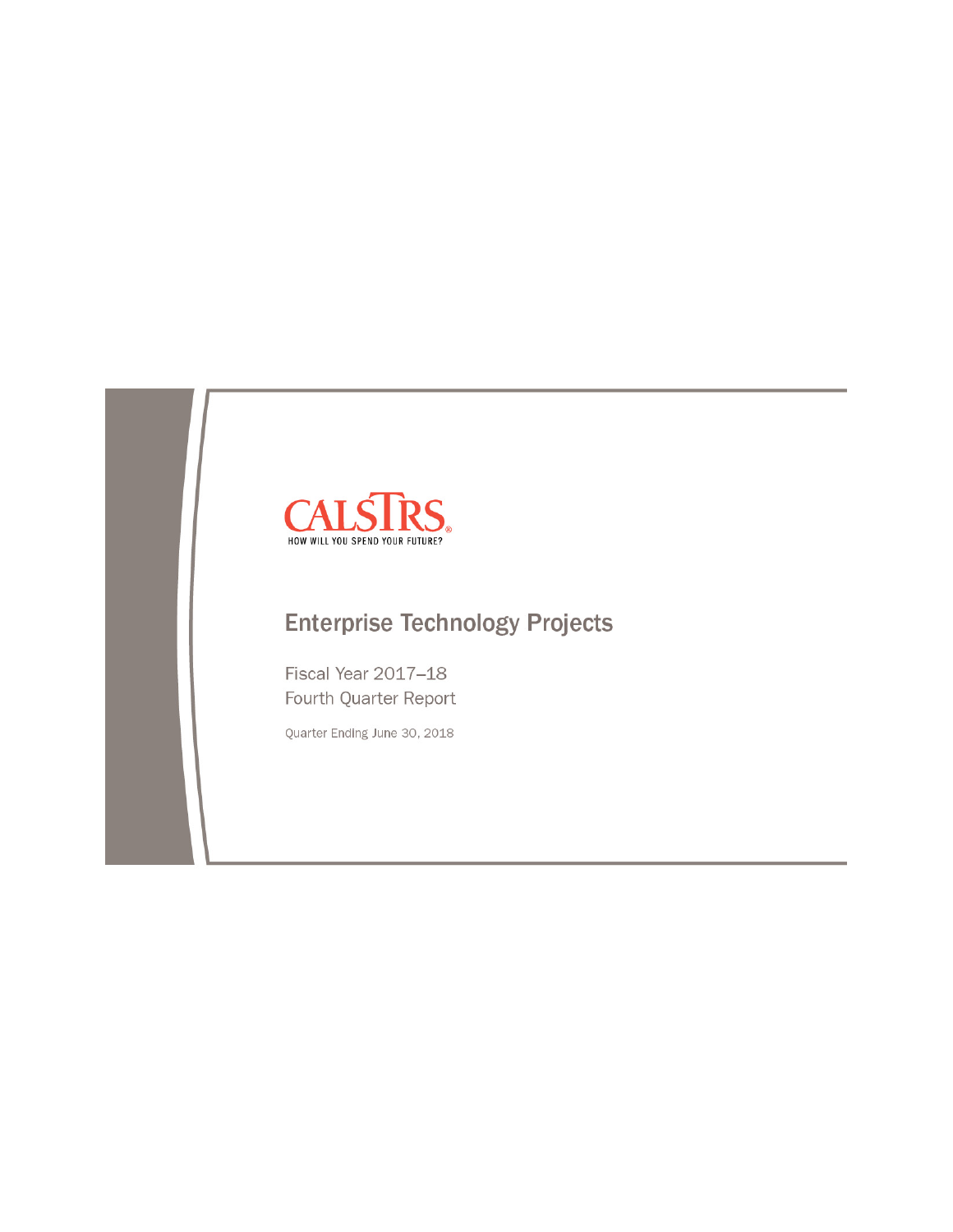# **Enterprise Projects Fiscal Year 2017/2018 – Fourth Quarter**

CalSTRS had four major enterprise projects and 12 additional projects of under \$1 million in fiscal year 2017-18. One of the four major projects, Space Optimization, was completed during the first quarter within scope, schedule and budget. Of the under \$1M projects, four have been completed, six are on track within schedule and budget, and the remaining two have schedule adjustments forthcoming.

The Project Management Office (PMO) monitors and reports on the information technology projects' budget and enterprise projects monthly to EPIC and quarterly to the Teachers' Retirement Board.

# **Enterprise Program Investment Council Members**

**Jack Ehnes** Chief Executive Officer

**Vacant** Chief Financial Officer

**Grant Boyken** Public Affairs Executive Officer

**Andrew Roth** Benefits and Services Executive Officer

**Cassandra Lichnock** Chief Operating Officer

**Lisa Blatnick** Chief of Administrative Services

> **Ashish Jain** Chief Technology Officer

> > **Debra Smith** Chief Operating Investment Officer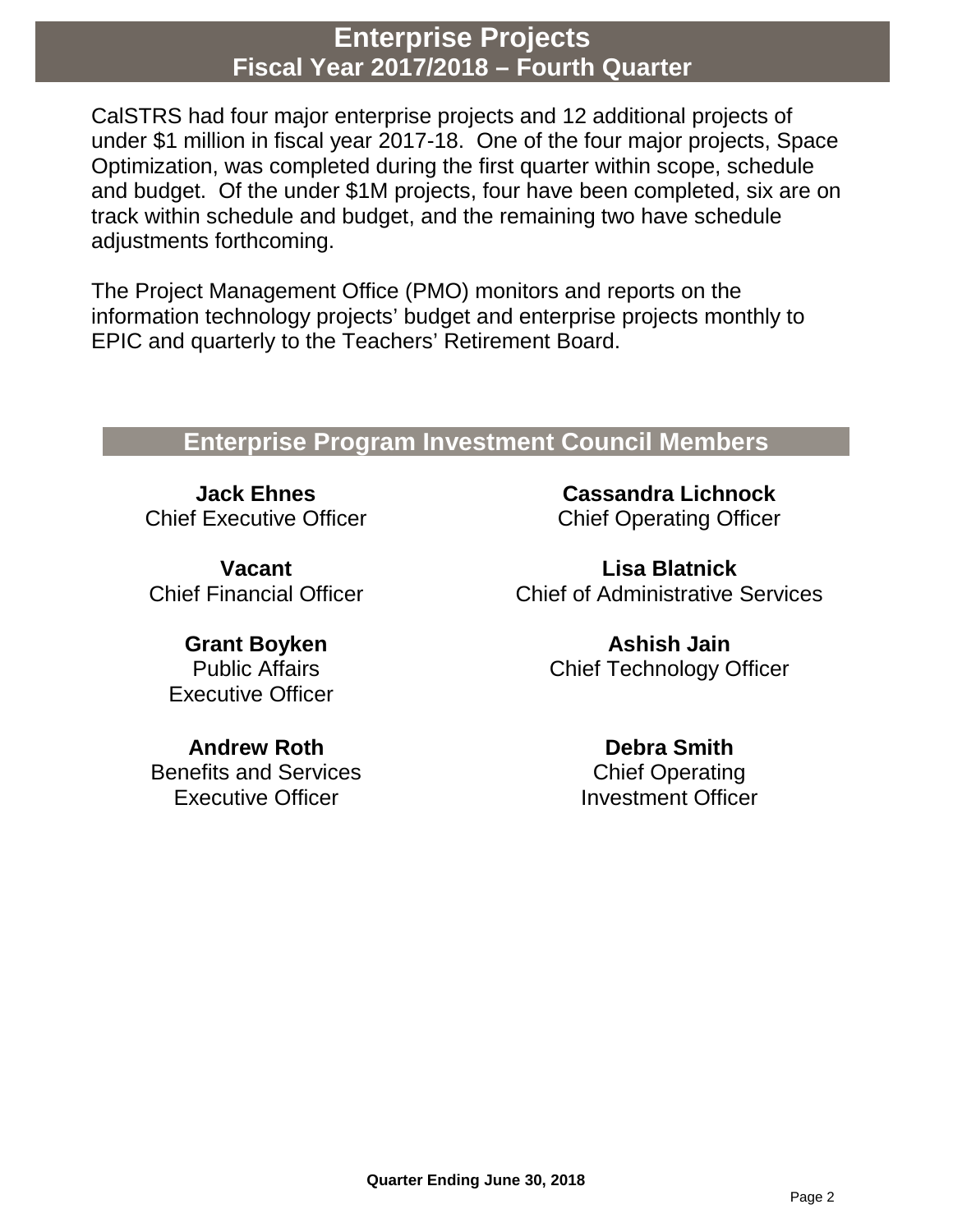# **Major Enterprise Projects Fiscal Year 2017/2018 – Fourth Quarter**

| <b>Project Name</b>            | <b>Duration</b>     | <b>Project</b><br><b>Total</b> | <b>Total</b><br>Expended <sup>2</sup> | <b>Schedule</b> | <b>Budget</b>           |
|--------------------------------|---------------------|--------------------------------|---------------------------------------|-----------------|-------------------------|
| <b>Major Projects</b>          |                     |                                |                                       |                 |                         |
| <b>Business Transformation</b> | Jul 2016 - Jun 2021 | \$16,416,930                   | \$3,846,675                           | $\bullet$       |                         |
| <b>Data Preparation</b>        | Nov 2011 - Jun 2020 | \$25,981,894                   | \$15,609,053                          | $\bullet$       |                         |
| <b>Pension Solution</b>        | Jul 2014 - Jan 2023 | $$251,800,000^3$               | \$105,293,533                         | $\bullet$       | $\boldsymbol{\varPi}^4$ |
| <b>Space Optimization</b>      | Nov 2015 - Sep 2017 | \$2,001,605                    | \$2,001,605                           |                 |                         |

| Schedule & Budget Indicators: ● On Track <mark>□</mark> Warning ◆ Critical ◆ Complete → Cancelled EN Not Started |  |  |  |
|------------------------------------------------------------------------------------------------------------------|--|--|--|

 $1$  Project Total – Amount represents the sum of the projects' prior years' actual expended and remaining encumbrance amounts, and current and future years budgeted amounts.

<sup>&</sup>lt;sup>2</sup> Total Expended – Amount represents the total expended amount captured in our financial systems for each project.<br><sup>3</sup> Pension Solution – Represents the total board approved budget beginning July 2014.<br><sup>4</sup> Pension Soluti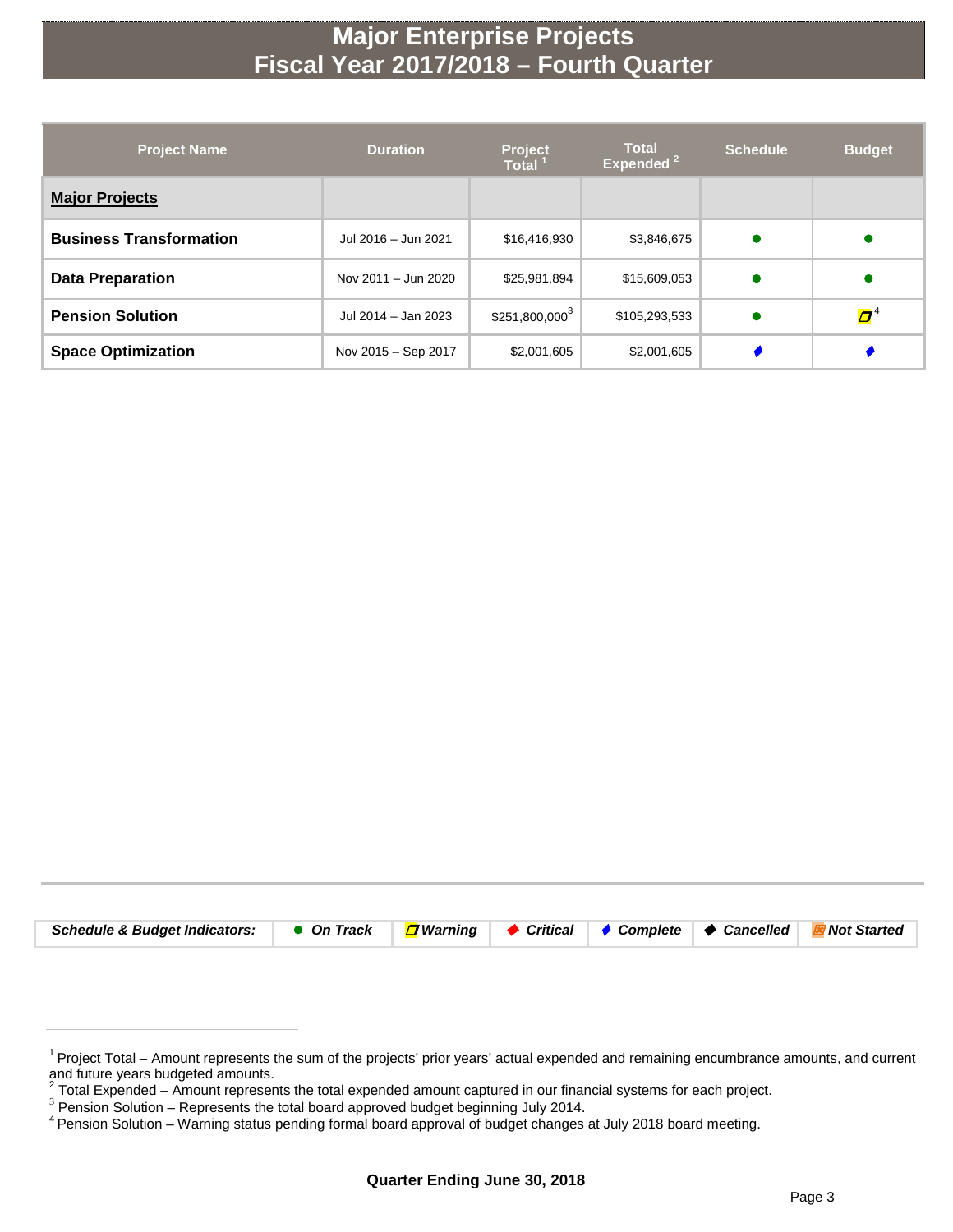#### Project Name Purpose Accomplishments/Progress **Business Transformation**  The Business Transformation project will support business areas and prepare staff for impacts, changes and benefits from large enterprise modernization efforts. **Total Project Budget \$16.4 Million Period Ending June 30, 2018: Revised training plan to reflect project scope and schedule updates. •** Developed and piloted training activities. **Began business process readiness work for business areas affected by** the Pension Solution project. **Provided change management training to leaders and sponsors** throughout organization. **Planned Deliverables by September 30, 2018: Pilot Terminology learning activity. -** Deliver Case Management and Workflow learning activity. **Finalize training plan.**  Continue business process readiness activities for business areas preparing for earliest phase of the project, currently scheduled to begin in late 2019/ early 2020. Complete internal review and summarization of application for internal staff business process readiness effort. **Begin business process readiness activities for business areas** preparing for second phase of the project. **EXP** Create change management plan for proposed changes to employer reporting. **Launch change management communications about benefits or project. Major Fiscal Year 2017/2018 Milestones 1st Quarter 2nd Quarter 3rd Quarter 4th Quarter** 7/01/2017 1/01/2018 6/30/2018 Change Champion Network Reengineering Employer Phase 1 Readiness Began Benefit Payment Readiness Efforts Benefits Campaign Development **23% 77%** Expended **Remaining**

#### **Project Schedule Status Timeline**



Project Start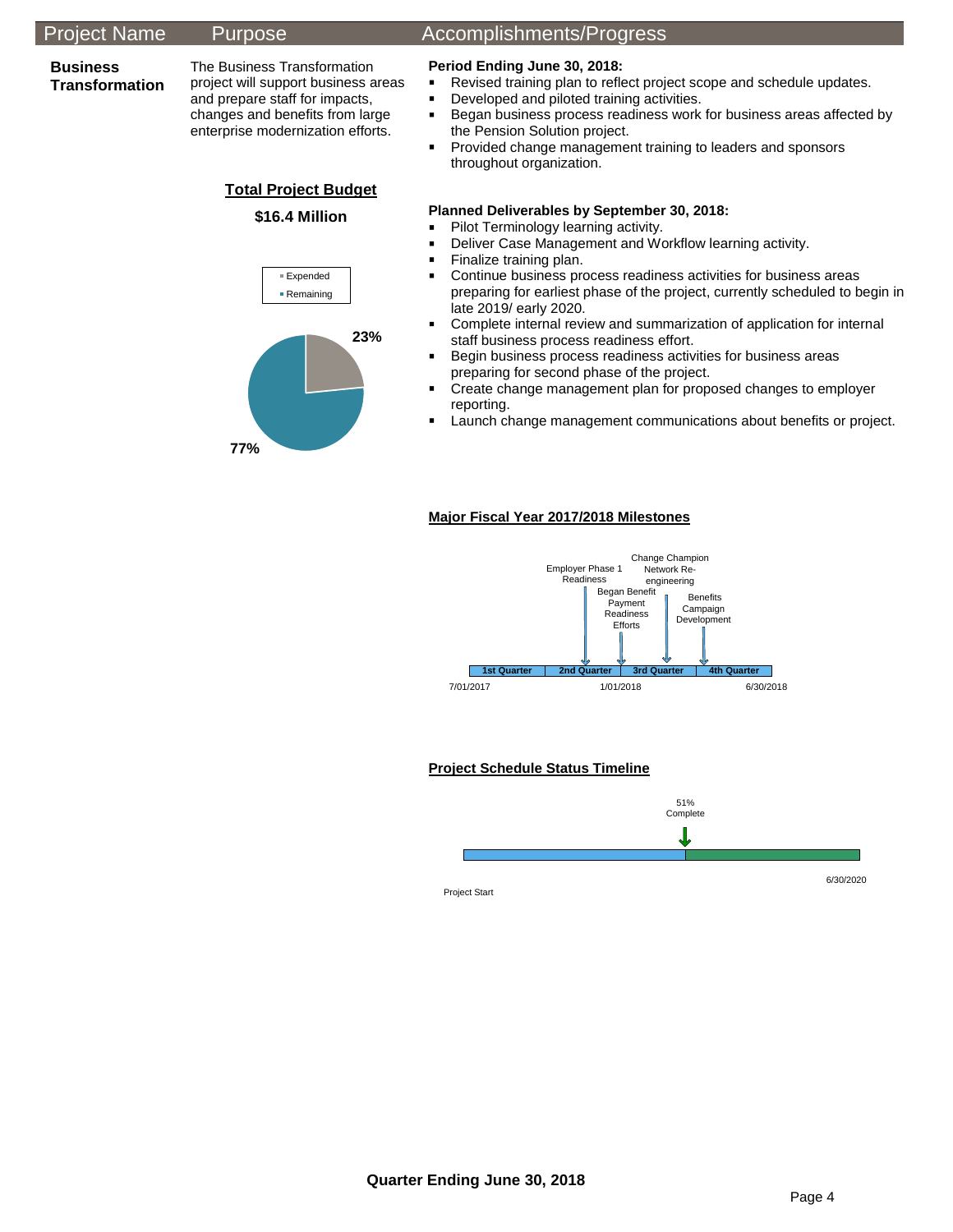#### Project Name Purpose Accomplishments/Progress **Data Preparation** The Data Preparation project is in the second phase of data cleansing to include data clean-up and preparation for conversion to a new pension administration system. **Total Project Budget \$26 Million Period Ending June 30, 2018: Completed Archive Flag <sup>[1](#page-4-0)</sup> Phase 2.** Completed Phase 1 Reported vs. Calculated  $2$  contribution line fix. • Onboarded one new contract tester. **Planned Deliverables by September 30, 2018: Complete Phase 1 Reported vs. Calculated benefit adjustments. Begin User Acceptance Testing for Termination Out of Balance**<sup>[3](#page-4-2)</sup> -Nonmember Accounts. Begin User Acceptance Testing for Membership Lifecycle $4$  – Membership Date Change. **Major Fiscal Year 2017/2018 Milestones** Completed Archive Flag Phase 2 Completed Multiple **Subsequent** Line **40%** Expended **Remaining**

**60%**

**1st Quarter 2nd Quarter 3rd Quarter 4th Quarter** 7/01/2017 1/01/2018 6/30/2018

Project Start **Project End** 

75% **Complete** 

6/30/2020

Completed Archive Flag<br>Phase 1

**Project Schedule Status Timeline** 

11/1/2011

**Adjustments** 

<span id="page-4-0"></span><sup>&</sup>lt;sup>1</sup> Archive Flag - Records that are in START and flagged as obsolete will not be converted into BenefitConnect. These records will be archived in the post-conversion (view only) version of START.

<span id="page-4-1"></span>Reported vs. Calculated - Ensure the contribution amounts on individual employer reporting lines are calculated amounts rather than

<span id="page-4-2"></span>incorrectly reported amounts, with a tolerance of one-cent variance.<br><sup>3</sup> <u>Termination Out of Balance</u> - Correction of erroneous contribution and interest amounts on accounts that have not closed out<br>correctly after benefit

<span id="page-4-3"></span>Member Lifecycle - Changes to membership dates and/or employer reporting lines which will not convert successfully because they *do not occur within begin and end dates of member lifecycles as defined in BenefitConnect.*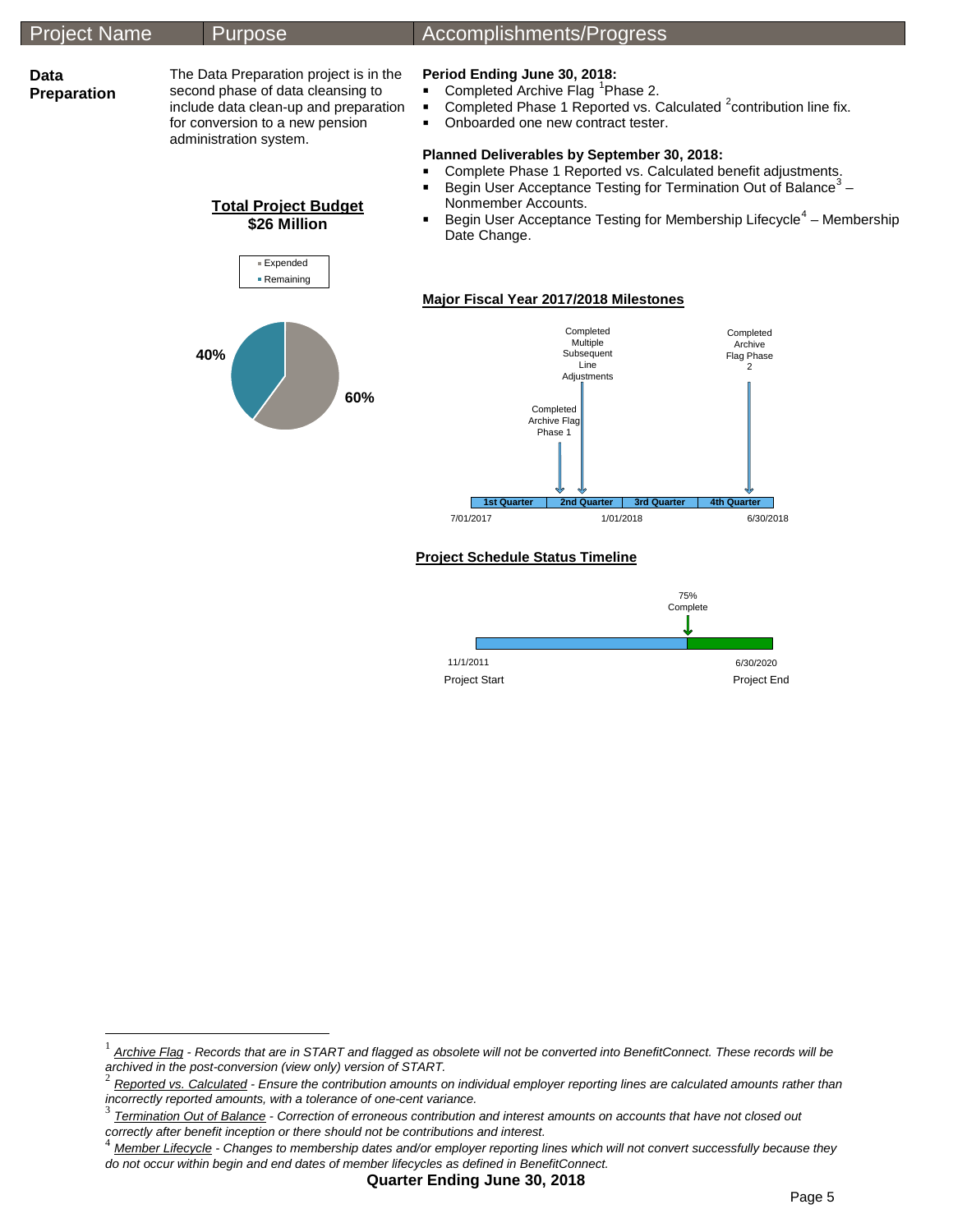**Pension Solution**

#### The Pension Solution project will replace CalSTRS legacy pension administration system in order to increase the organization's ability to respond to business and customer needs; enhance services to members, beneficiaries and employers; gain long-term operational efficiencies; and improve internal controls.





## Project Name Purpose Accomplishments/Progress

### **Period Ending June 30, 2018:**

- **Continued:** 
	- Data conversion activities and mock conversions.
	- User acceptance test (UAT) planning activities.
- Continued Functional Rollout 2:
	- Joint Application Development (JAD) sessions.
	- Coding and Unit Testing.
	- Contractor Acceptance Testing planning activities.
	- Commenced:
		- External Partner engagement regarding interface design and changes.
			- New File Format JAD sessions.
- Reviewed and Baselined revised project schedule.

#### **Planned Deliverables by September 30, 2018:**

- Continue:
	- Data conversion activities and mock conversions.
		- User acceptance test (UAT) planning activities.
- **Continue Functional Rollout 2:** 
	- Joint Application Development (JAD) sessions.
	- Coding and Unit Testing.
	- Contractor Acceptance Testing planning activities.
- **Continue:** 
	- External partner engagement regarding interface design and changes.
	- New file format JAD sessions.
- **Provide demonstration of pension solution functionality.**

**D** Budget Warning: At the end of the fourth quarter the project was in Warning status pending board approval of the re-baselined budget as a result of the schedule extension and agreements between CalSTRS and CGI. The board approved the budget on July 19, 2018. The 2018/19 First Quarter Report will reflect the approved budget and remove the Warning status.

#### **Major Fiscal Year 2017/2018 Milestones**



#### **Project Schedule Status Timeline<sup>1</sup>**



<sup>1</sup> Pension Solution Status Timeline represents the project period beginning with the fiscal year 14/15 board approved budget. Preimplementation project activities date back to 12/1/2010.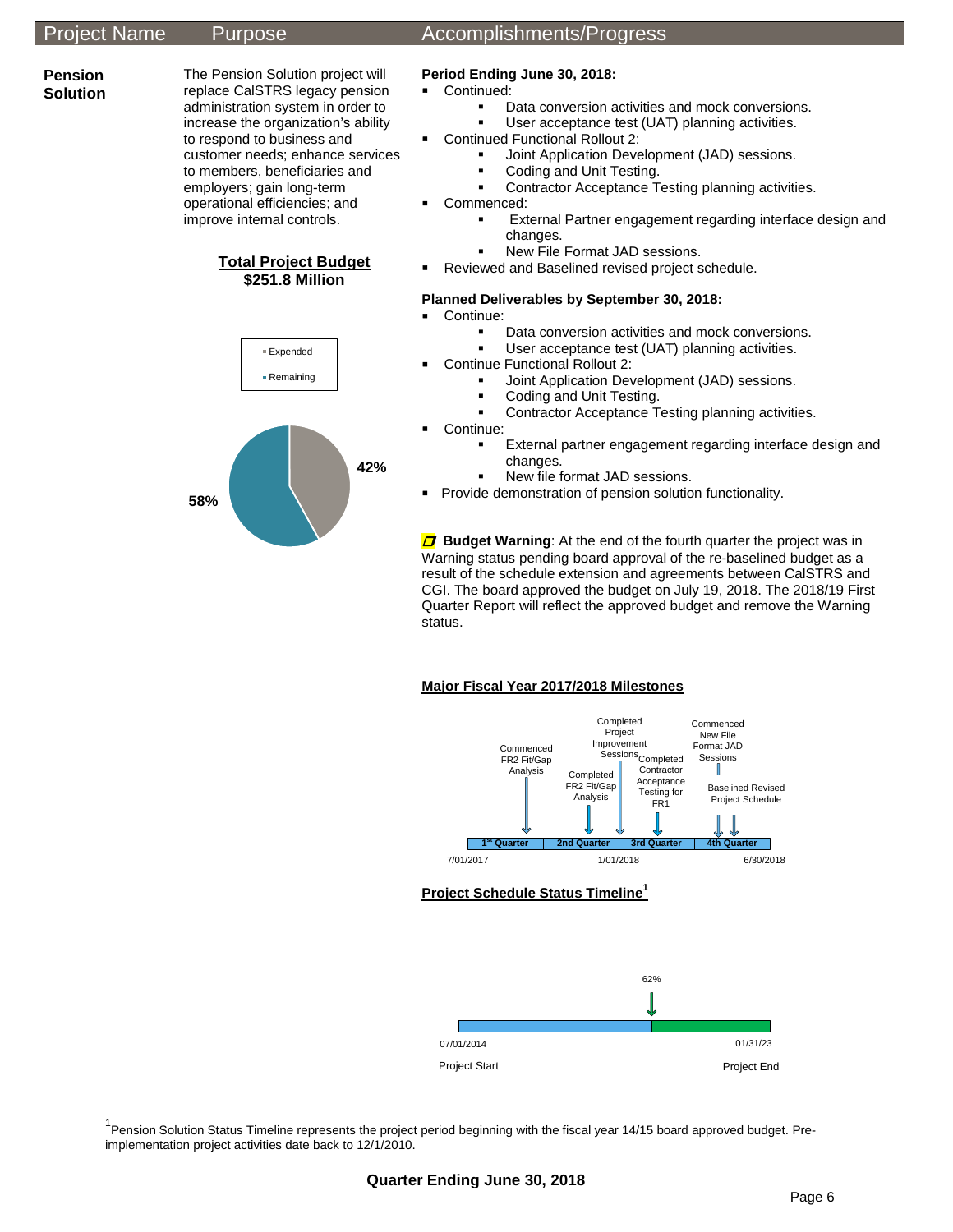| <b>Project Name</b> | Purp |
|---------------------|------|
|---------------------|------|

**Space Optimization** The Space Optimization project optimized workspace throughout the building in order to provide for current business needs and expected short-term growth.

ose Accomplishments/Progress

**Project completed within scope, schedule and budget during the first quarter.**

## **Total Project Budget**



#### **Major Fiscal Year 2017/2018 Milestones**



### **Project Schedule Status Timeline**

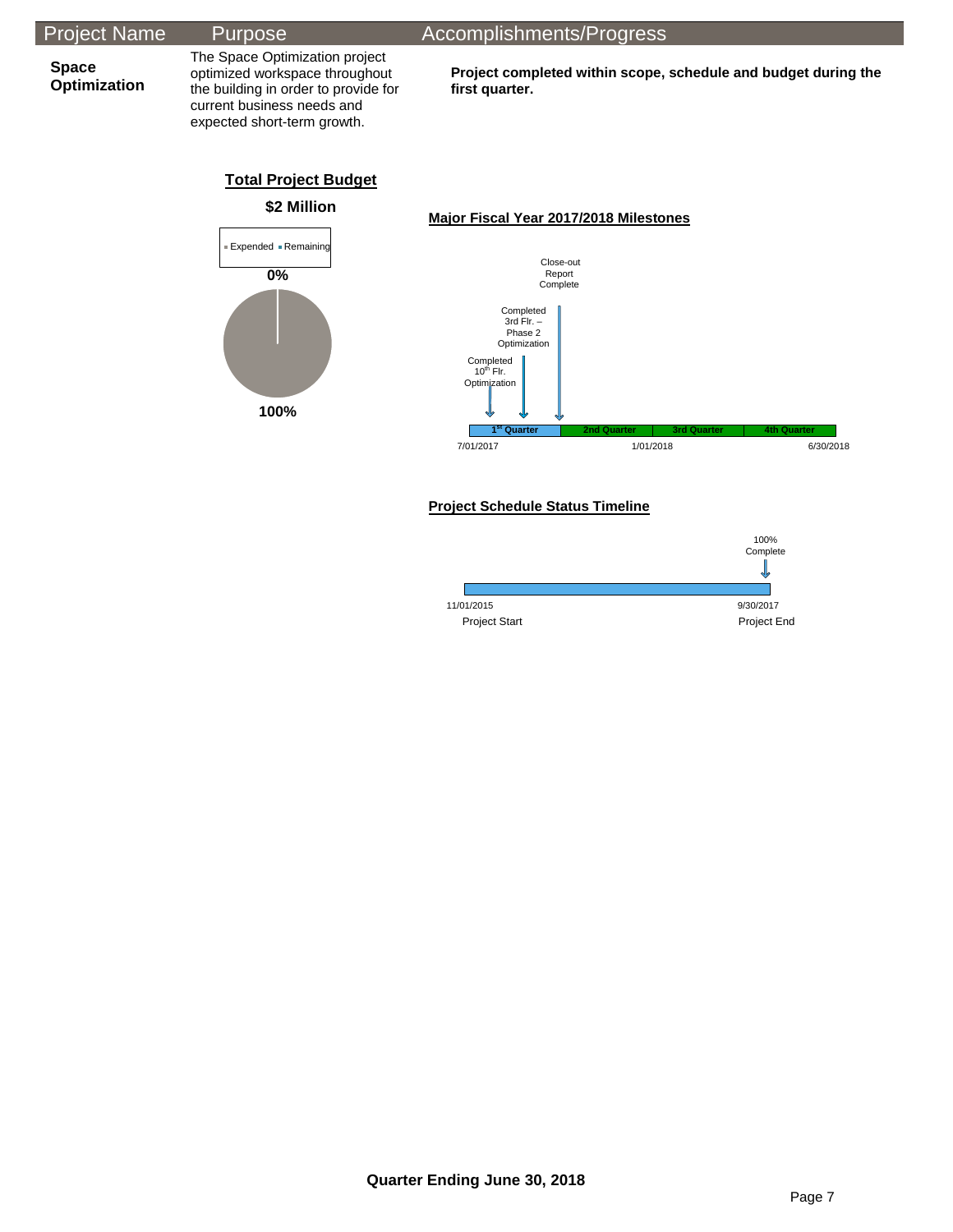# **Other Enterprise Projects- Under \$1 Million Fiscal Year 2017/2018 – Fourth Quarter**

| <b>Other Projects</b>                                                                                                                                                                                                                                                                                                                                                                                          | <b>Duration</b>          | Project<br>Total<br>$B$ udget $1$ | <u>Total</u><br>${\sf Expected}^2$ | <b>Schedule</b> | <b>Budget</b> |
|----------------------------------------------------------------------------------------------------------------------------------------------------------------------------------------------------------------------------------------------------------------------------------------------------------------------------------------------------------------------------------------------------------------|--------------------------|-----------------------------------|------------------------------------|-----------------|---------------|
| <b>AB 1875 Special Needs Trust</b>                                                                                                                                                                                                                                                                                                                                                                             |                          |                                   |                                    |                 |               |
| The Special Needs Trust project will ensure compliance with AB<br>1875, signed into law effective January 1, 2017, which allows for<br>election of a Special Needs Trust as an option or annuity<br>beneficiary. This project is necessary to ensure the development<br>of accurate and consistent business practices to process AB<br>1875 cases.                                                             | May 2017 -<br>Sep 2017   | $$0^{\degree}$                    | \$0                                |                 |               |
| <b>Contact Center Migration Project</b>                                                                                                                                                                                                                                                                                                                                                                        |                          |                                   |                                    |                 |               |
| The Contact Center Migration project will migrate from the<br>existing Contact Center solution to the new cloud platform with<br>'like-for-similar' functionality and processes.                                                                                                                                                                                                                               | Jun 2017 -<br>Aug 2018   | \$401,428                         | \$237,025                          |                 |               |
| <b>CMS Removal of SSN</b>                                                                                                                                                                                                                                                                                                                                                                                      |                          |                                   |                                    |                 |               |
| The Centers for Medicare & Medicaid Services (CMS) Removal<br>of SSN project will update CalSTRS current pension<br>administration system to accommodate the replacement of the<br>SSN with the new Medicare Beneficiary Identifier number as<br>required by the CMS.                                                                                                                                          | Feb $2018 -$<br>Jun 2018 | $$0^{\degree}$                    | \$0                                |                 |               |
| <b>EIM Initiatives</b>                                                                                                                                                                                                                                                                                                                                                                                         |                          |                                   |                                    |                 |               |
| The Enterprise Information Management (EIM) Initiatives consist<br>of three initiatives achieving CalSTRS' goals of having safe,<br>secure and trusted information. The initiatives are: Mitigate<br>information- and data-related operation and reputational risk<br>details; Contribute to CalSTRS employee productivity through<br>improved information management; and Mature CalSTRS EIM<br>capabilities. | Jan 2017-<br>Dec 2020    | \$643,184                         | \$238,080                          |                 |               |
| <b>EIM Software Tool</b>                                                                                                                                                                                                                                                                                                                                                                                       |                          |                                   |                                    |                 |               |
| The EIM Software Tool project includes procurement and<br>implementation of a tool that will support effective information<br>management and governance throughout the enterprise's<br>repositories. It will manage and enforce internal controls for<br>unstructured data such as electronic documents and emails<br>related to members and internal enterprise operations.                                   | Jun 2018-<br>Jan 2020    | \$495,000                         | \$0                                |                 |               |
| <b>FI\$Cal R17 Changes</b>                                                                                                                                                                                                                                                                                                                                                                                     |                          |                                   |                                    |                 |               |
| The FI\$Cal R17 Changes project will update file formats and file<br>transfer processes necessary to support the exchange of files<br>associated with the FI\$Cal project. Note: the State Controller's<br>Office has contacted CaISTRS and is in the process of resuming<br>this effort with limited scope of just two of the six interfaces<br>originally identified.                                        | Dec 2016 -<br>Jan 2019   | \$319,965                         | \$209,926                          |                 |               |
| Final Compensation (SB 1220/SB 1352)                                                                                                                                                                                                                                                                                                                                                                           |                          |                                   |                                    |                 |               |
| The Final Compensation project will enhance START, CalSTRS<br>legacy pension administration system, to make changes to the<br>calculation of final compensation to comply with SB 1220 and<br>changes to the calculation of disability and survivor benefits to<br>comply with SB 1352.                                                                                                                        | Apr 2018 -<br>Apr 2019   | $$0^{\degree}$                    | \$0                                |                 |               |
|                                                                                                                                                                                                                                                                                                                                                                                                                |                          |                                   |                                    |                 |               |

| Schedule & Budget Indicators: $\bullet$ On Track $\Box$ Warning $\bullet$ Critical $\bullet$ Complete $\bullet$ Cancelled $\Box$ Not Started |  |  |  |
|----------------------------------------------------------------------------------------------------------------------------------------------|--|--|--|
|                                                                                                                                              |  |  |  |

\* Projects utilize internal resources and operational program budgets.<br><sup>1</sup> Project Total Budget – Amount represents the sum of the projects' prior years' actual expended and remaining encumbrance amounts, and current and future years budgeted amounts.<br><sup>2</sup> Total Expended – Amount represents the total expended amount captured in our financial systems for each project.